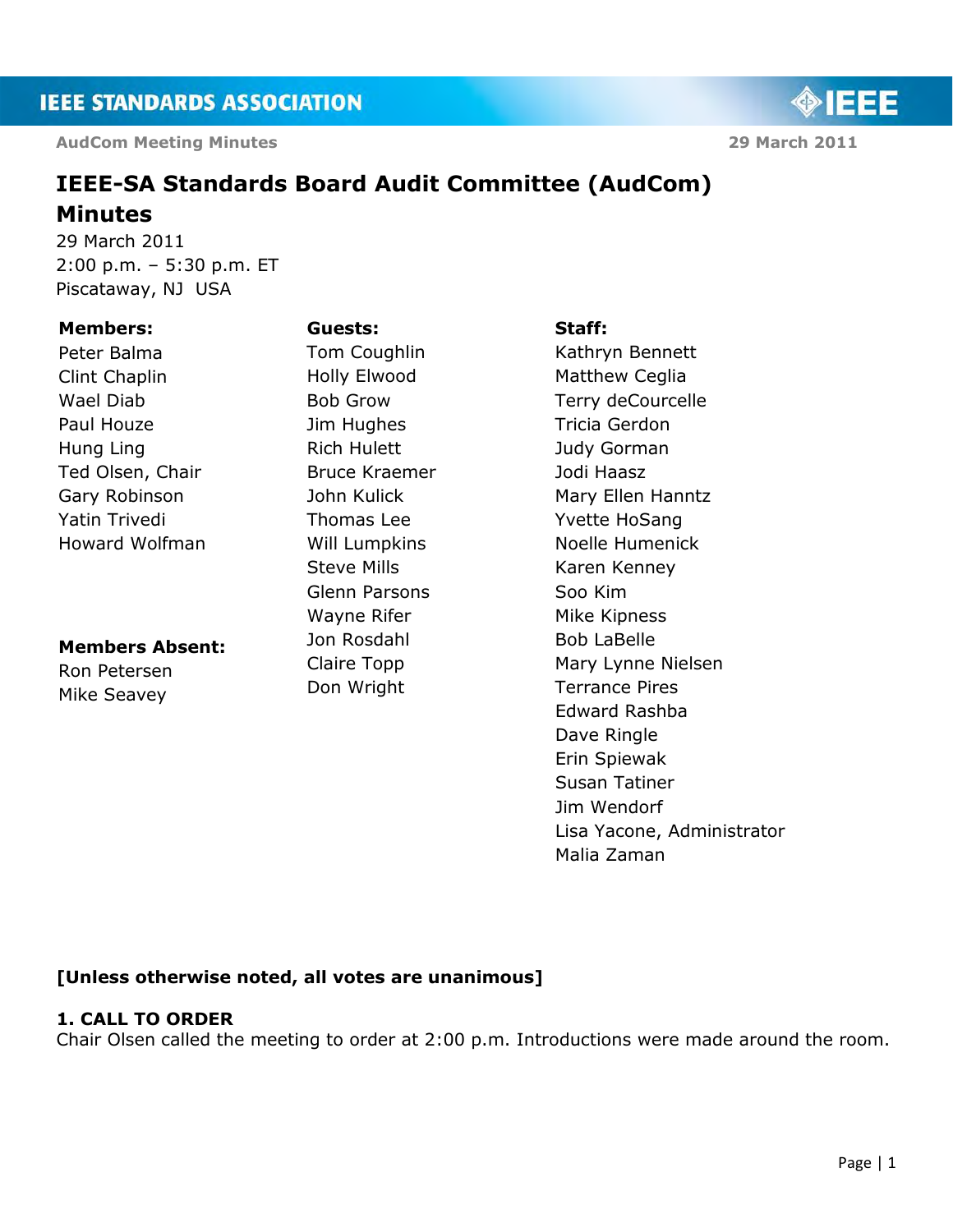# **2. REVIEW AND APPROVAL OF THE AGENDA**

Chair Olsen asked that 6.2 Discussion of AudCom Process be added to the agenda under New Business.

**A motion was made, and seconded, to approve the agenda as amended. Upon vote, the motion passed.**

# **3. APPROVAL OF MINUTES OF THE 6 DECEMBER 2010 AUDCOM MEETING**

# **A motion was made, and seconded, to approve the minutes of the 6 December 2010 meeting. Upon vote, the minutes were approved.**

For the benefit of new AudCom members, Chair Olsen and Lisa Yacone gave a quick tutorial of tools available on the AudCom website and within myProject.

# **4. P&P REVIEW**

#### **4.1 Status of Continuing P&P Review**

#### 4.1.1 AES/GA - Gary Robinson, Wael Diab

Gary reported that he, Wael, Soo Kim and Lisa had a teleconference to discuss these P&Ps with the Sponsor a week prior to this meeting. The Sponsor still needs to define membership and how voting privileges are gained or lost. This group consistently has difficulty reaching quorum and Gary wondered if it would be okay to lower the threshold. AudCom directed the reviewers to suggest to AES/GA that they lower their quorum requirement to 1/3. SA staff should educate the group on electronic balloting for when quorum is not met.

# **AI: Lisa will set up a follow up telecon with Gary, Wael and the Sponsor.**

No action taken. These P&Ps will continue under review.

4.1.2 C/DA - Ronald Petersen, Paul Houze

There is nothing new to report. C/DA has revised draft P&Ps going out for vote.

No action taken. These P&Ps will continue under review.

4.1.3 CES/SC - Wael Diab, Mike Seavey Wael and Mike will be uploading a second checklist shortly.

# **AI: Lisa will set up a telecon between Wael, Mike and the Sponsor.**

No action taken. These P&Ps will continue under review.

4.1.4 EMB/Stds Com - Clint Chaplin, H Wolfman

Clint has been in contact with the Sponsor working on revisions and anticipates needing one final dialog to have the P&Ps ready for acceptance in June.

No action taken. These P&Ps will continue under review.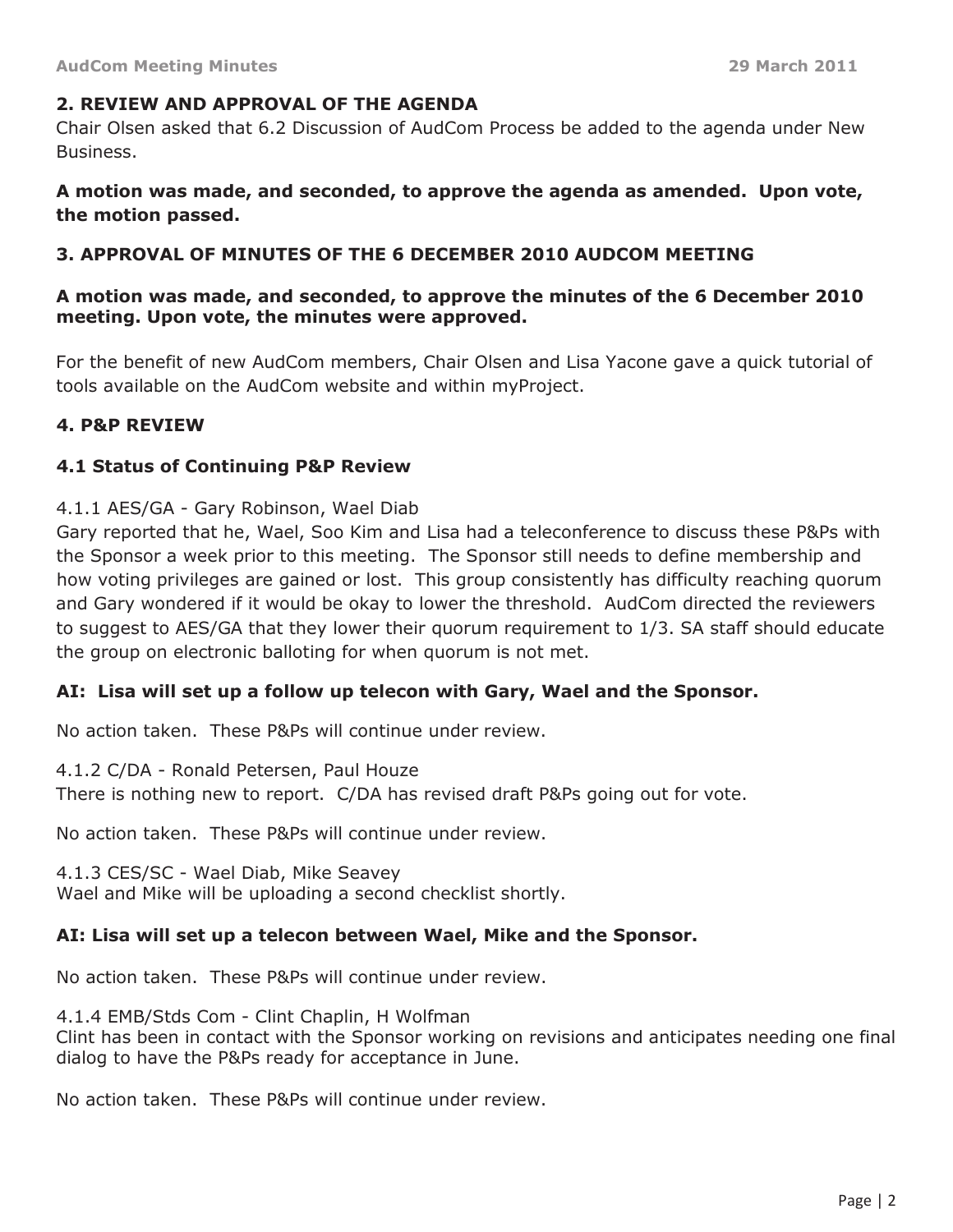#### 4.1.5 EMC/SDCom - Gary Robinson, Ronald Petersen

Updated P&Ps were received today. Lisa will upload the P&Ps into myProject as well as send them directly to Gary and Ron.

No action taken. These P&Ps will continue under review.

#### 4.1.6 NPS/NI&D - Clint Chaplin

**Motion: To accept NPS P&Ps conditionally upon the word "Sponsor" being replaced with "Nuclear and Plasma Sciences" so that the Sponsor is identified throughout the document. Upon vote, the motion passed.**

#### 4.1.7 SASB/SCC31 - Ronald Petersen **Motion: To accept SCC31 P&Ps. Upon vote, the motion passed**

4.1.8 VT/RTSC - Wael Diab, Mike Seavey Wael reported that the P&Ps are almost ready. The outstanding issues can probably be resolved in a dialog with the Sponsor.

# **AI: Lisa will set up a telecon with Wael, Mike and the Sponsor.**

No action taken. These P&Ps will continue under review.

# **4.2 New P&P Review**

# 4.2.1 CIS/CIS - Gary Robinson, H Wolfman

# **Motion: To accept CIS P&Ps conditionally upon the word "must" being changed to "shall" in the third paragraph of the introduction. Upon vote, the motion passed.**

# 4.2.2 COMSoc DySPAN request

The Communications Society would like to add new subcommittees of standards sponsors within the ComSoc Society. The first sponsor to be added would be DySPAN and it would sponsor P1900.7 and other projects related to White Space Dynamic Spectrum. The new sponsors would operate under ComSoc's currently approved P&Ps until such time that new sponsor P&Ps were accepted by AudCom/SASB.

**Motion: AudCom acknowledges ComSoc's establishment of a new sponsor and recommends acceptance of the previously approved ComSoc P&Ps as the P&Ps of this sponsor. They will be valid until December 2014. Upon vote, the motion passed.** [This item was removed from the consent agenda at the IEEE-SA Standards Board meeting on 31 March 2011. The following motion was reported out of Executive Session at the SASB meeting: **Move that consideration of the establishment of DYSPAN-SC as a Sponsor be deferred until the Standards Board is satisfied that the proposed Sponsor will operate in a fair and open manner and perform proper oversight of its projects.**]

# **4.3 Working Group P&P Review**